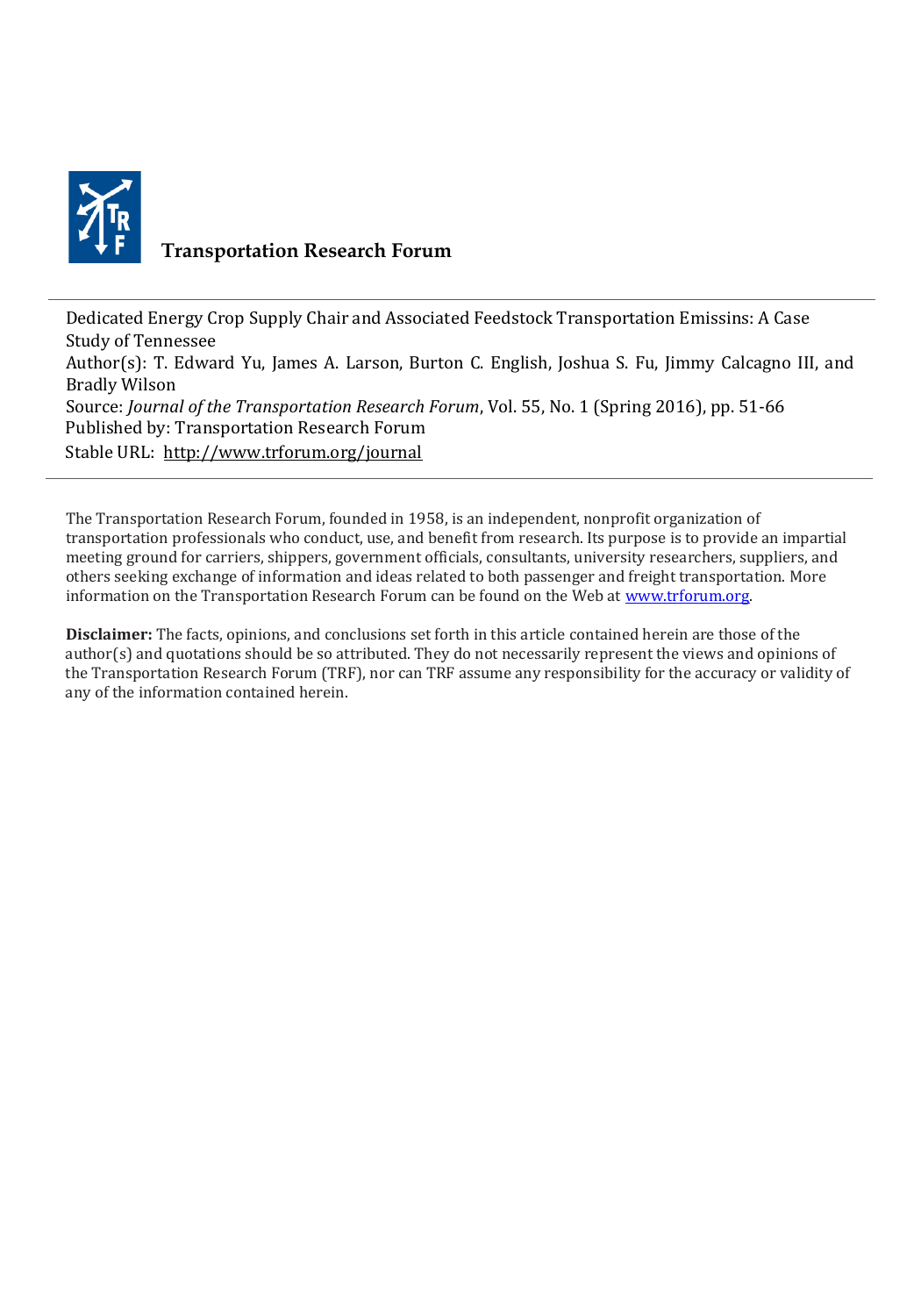# **Dedicated Energy Crop Supply Chain and Associated Feedstock Transportation Emissions: A Case Study of Tennessee**

## **by T. Edward Yu, James A. Larson, Burton C. English, Joshua S. Fu, Jimmy Calcagno, III, and Bradly Wilson**

*This study minimizes total cost for single-feedstock supply chains of two dedicated energy crops, perennial switchgrass and biomass sorghum, in Tennessee using a spatial optimization model. Greenhouse gas emissions from the transport of feedstock to the conversion facility were estimated for respective feedstock supply chains. Results show that different demand for land types from two* feedstocks and the geographically diverse landscape across the state affect the economics of *bioenergy crops supply chains and feedstock transportation emissions. Switchgrass is more suitable than biomass sorghum for biofuel production in Tennessee based on the supply chains cost and feedstock hauling emissions.* 

## **INTRODUCTION**

Biomass feedstock produced from dedicated energy crops and the residues of crop and forest have great potential for the production of bio-based fuels, power, and products in the United States (Turhollow et al. 2014). Various federal policy programs, such as blender tax credits, federal legislation of biofuel mandates, and the grant/loan program for establishing biomass feedstocks and constructing conversion facilities under the Food, Conservation, and Energy Act of 2008 (i.e., 2008 Farm Bill), have been implemented to accelerate the commercialization of advanced biofuels. The development of biomass-based value chains is also a major focus of bioenergy sector development in many states. Among others, the Tennessee Biofuels Initiative (TBI) is a state sponsored program to foster the development of the biofuels sector using switchgrass in Tennessee (Tiller 2011). The current progress of conversion technologies for cellulosic biofuel production at a pilot facility created under the TBI has motivated discussion about developing a commercial-scale cellulosic biofuel plant in Tennessee.

The amounts of biomass required to supply a commercial-scale conversion facility are significant given that biomass has low energy density. In addition, most of the potential lands for biomass production in Tennessee are currently idled or are used for less transportation-intensive traditional crop activities, such as pasture. Converting agricultural lands to biomass production implies additional traffic on roadways that connect fields and the conversion facility. Because more truck traffic to haul biomass is expected for an industrialized biofuel sector, one related potential environmental issue is increased emissions from hauling feedstock to the conversion facility. This environmental issue is presumably important because road transportation is a major source of greenhouse gas (GHG) emissions (Fürst and Oberhofer 2012).

Switchgrass and biomass sorghum have been considered as potential feedstocks for biofuel production in the southeast region (Turhollow et al. 2014). Switchgrass has consistent yields over diverse weather conditions and requires relatively low inputs compared with field crops (Wright and Turhollow 2010). Biomass sorghum also performs well in a wide range of soil types and drought conditions (Rooney et al. 2007). Both energy crops are capable of producing high biomass yields on marginal soils common to the region, including Tennessee. Switchgrass is a perennial grass which can be planted on pasture and croplands, while biomass sorghum as an annual crop is generally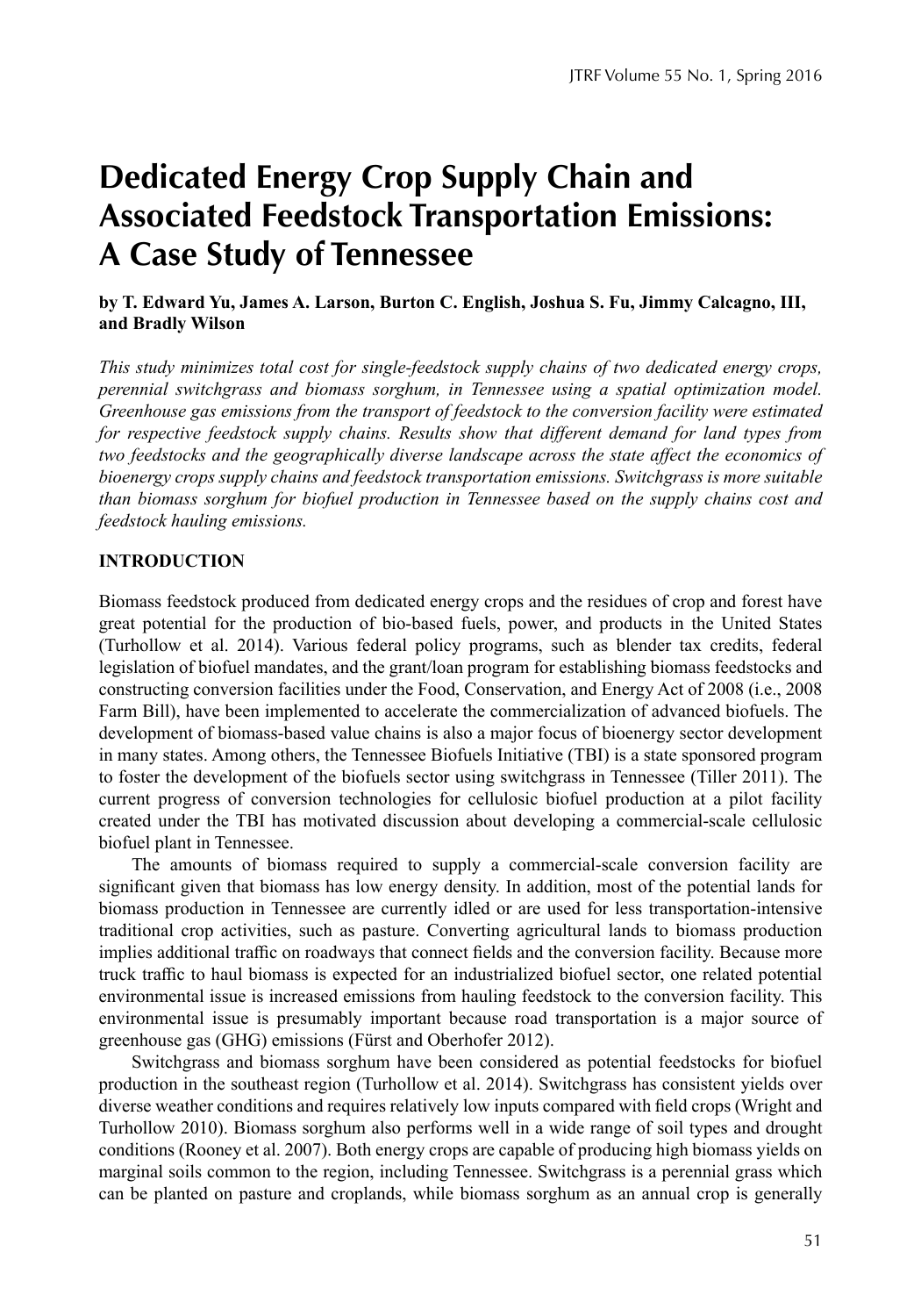cultivated on cropland. In Tennessee, croplands are primarily located in the west side of the state given the flat terrain near the Mississippi River, while hay and pasturelands are common in the eastern region because of the varied topography related to the Appalachian Mountains. Different demand for land types from two energy crops and the geographically diverse landscape across the state presumably have different effects on land use for feedstock production and the dispersion of the feedstock draw area in Tennessee, which consequently influences the emissions from trucking feedstock to the conversion facility.

Given the potential for developing a biomass-based bioenergy industry in Tennessee, this study aims to achieve two objectives: 1) to evaluate the economics of the two dedicated energy crops' supply chains in various regions of the state, and 2) to assess the transportation emissions produced from hauling biomass feedstocks to the conversion facility with the least-cost supply chains by region identified in Objective 1. Our analysis generates insights regarding the impacts of crop systems and spatial characteristics on feedstock cost and GHG emissions of feedstock transportation in different regions. This information can benefit bioenergy sector stakeholders, including farmers, private investors, local communities, and regional development agencies.

## **LITERATURE REVIEW**

Economics of biomass supply chains has been a major focus in the literature of bioenergy because the cost of feedstock supply chains is very influential to the commercialization of cellulosic biofuels (Hess et al. 2007). The biomass feedstock supply chain includes activities of feedstock production, harvest, storage, and transportation from field to conversion facility. The delivered cost of biomass feedstock can be influenced by the characteristics at each step of the supply chain, such as the type of harvesting method (e.g., bale or chop), choice of preprocessing operation (e.g., compression, pelletization), storage method used (e.g., outdoor or indoor), and mode of transportation (e.g., truck, rail, ocean). An extensive survey of recent literature in economic analysis of biomass and biofuel supply chains can be found in Sharma et al. (2013) and Mafakheri and Nasiri (2014). A brief review of the studies focusing on the transportation element in feedstock and biofuel supply chains is offered in this section.

Cundiff et al. (1997) developed a two-stage linear programming model to minimize the delivery cost of switchgrass through scheduling management for an ethanol plant in Virginia. Considering feedstock yield variations during different growing and harvest conditions, their findings suggest that average transportation cost was approximate \$8−\$10/dry metric ton (Mg) for an average travel distance of 22 km. Morrow et al. (2006) developed a transportation distance optimization model to minimize costs of distributing a range of ethanol blends (E5, E10, and E16) to U.S. metropolitan areas. They concluded that pipeline is the most cost effective means for ethanol transportation and emphasized the importance of an efficient transportation system for the competitiveness of the U.S. biofuel industry. Ekşioğlu et al. (2010) applied a mixed-integer programming model to minimize the delivery cost of biofuels by determining the mode use, shipment schedule, shipment size, production, and inventory schedule in a Mississippi case study. Barge and rail were considered for feedstock transportation and their results showed that barge is a more economic mode when demand for feedstock increases. Roni et al. (2014) analyzed the rail cost of biofuel and biomass using Surface Transportation Board's Waybill data, and derived the relationship between rail cost and car type, shipment size, commodity type, and rail movement type for both biofuel and biomass.

A number of studies have applied a geographic information system (GIS) to locate the potential sources of feedstock, determine location of biorefineries, and assess the transportation cost of feedstock or biofuel. Khachatryan et al. (2009) applied GIS to examine the availability of agricultural crop residue for cellulosic ethanol in the state of Washington and estimated the feedstock farm gate cost and transportation cost. They derived a supply curve of feedstock and suggested that plant capacity, transportation distances, and fuel price are influential to feedstock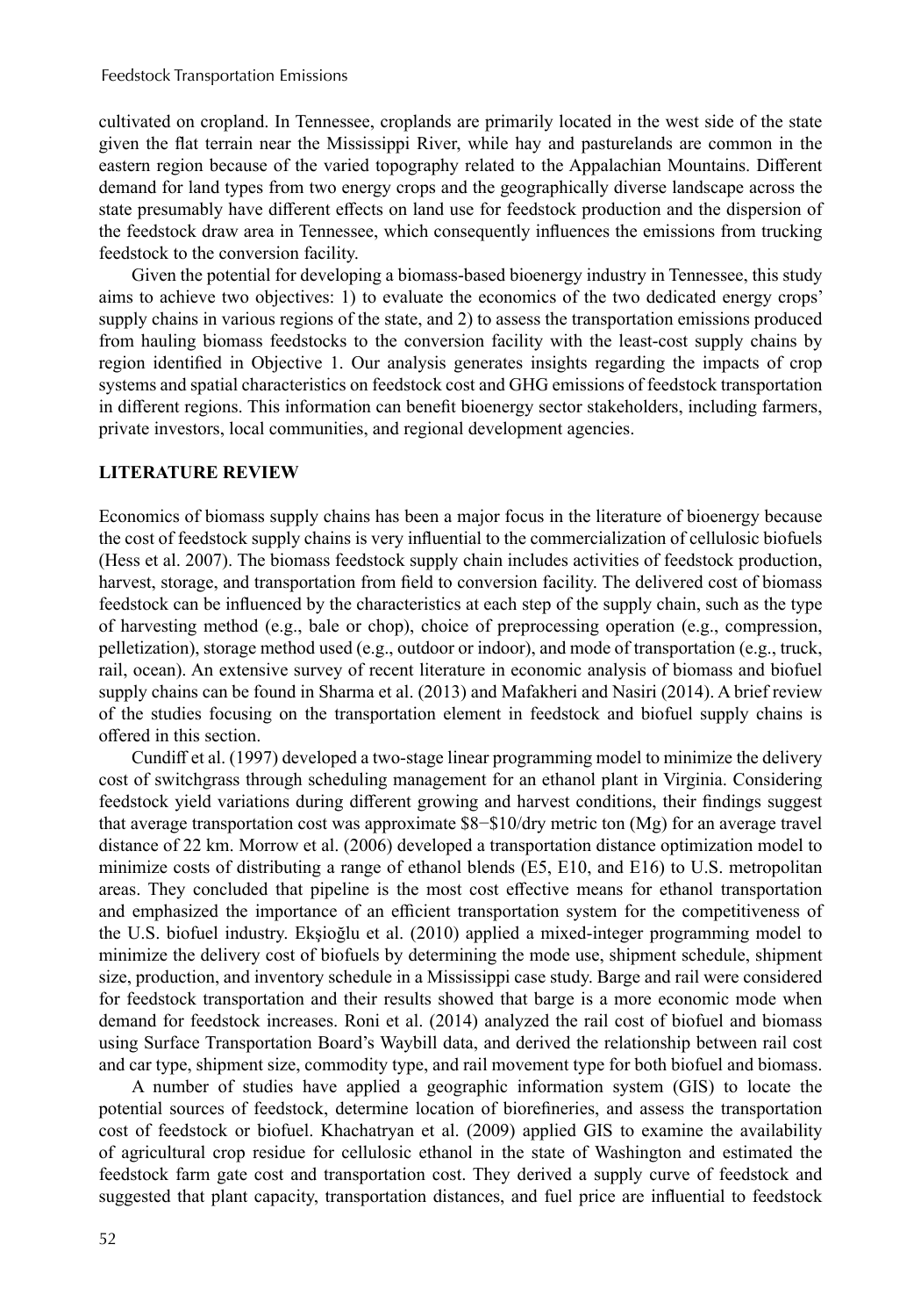cost. Freppaz et al. (2004) integrated the GIS tool and mathematical programming in a Decision Support System to evaluate the availability of forest biomass and determine the location and size of plants in Val Bormida, Italy. Their results showed that local biomass availability can support 16% of energy need in the region at a reasonable cost. Marvin et al. (2012) estimated the net present value of a biomass-to-ethanol supply chain using a mixed-integer programming model and spatial data. Considering five agricultural residues in nine states in the U.S. midwest, the model determined the optimal locations and capacities of biofuel plants and biomass harvest and distribution. Using high resolution spatial data in Tennessee generated from GIS, Larson et al. (2015) assessed the plant gate cost of switchgrass using a mixed-integer programming model and evaluated the impact of dry matter loss during storage on the distribution of feedstock. They concluded that the storage loss is influential to the schedule of feedstock delivery and pattern.

More recent attention has been drawn to the environmental or social impacts of increased traffic induced by biomass feedstock supply chains. For instance, Kumar et al. (2006) suggested that the projected increase in truck traffic is likely to increase public resistance if the plant is located close to a community, and that rail transport reduces the number of loads and produces less emissions and congestion. Mahmudi and Flynn (2006) found that while rail shipments of biomass feedstock reduces emissions and congestion, it is not economical unless the shipping distance exceeds 120 miles. Tyner and Rismiller (2010) evaluated the impact of establishing a cellulosic biofuel industry on local road infrastructure in Indiana and suggested that considerable truckloads and high vehicle trip miles (VTM) surrounding each biofuel plant are anticipated. Moreover, the cellulosic biofuel industry would generate two to five times more VTM per gallon of biofuel, or up to 255% more ton-miles per gallon of biofuel compared with the existing grain-based biofuel industry. Jäppinen et al. (2011) indicated that it is crucial to consider local conditions, including the properties of the transportation network for hauling feedstock, when evaluating the sustainability of biomass-based energy production. Jäppinen et al. (2013) evaluated two case studies of wood chips supply chains and found that rail transportation to supplement direct truck transportation for wood chips may reduce supply chain GHG emissions. Also, biomass availability and modes of transportation to a given site should be taken into account when assessing GHG emissions in a biomass supply chain.

The aforementioned studies have highlighted the importance of the transportation sector in an efficient biomass and biofuel supply chain, and the concern of environmental and social impact of high traffic volume related to feedstock transportation. The current study complements the literature by analyzing the impacts of diverse crop systems and spatial characteristics on feedstock transportation cost and GHG emissions through an empirical study of comparing two potential energy crops (switchgrass and biomass sorghum) in Tennessee.

#### **METHODS AND DATA**

The analysis of supply chain costs of switchgrass and biomass sorghum and GHG emissions from transporting the feedstock to a conversion facility was divided into two major steps. First, the least-cost feedstock draw area and location of the conversion facility was identified for each of three regions in Tennessee (eastern, central, and western) by the Bioenergy Site and Technology Assessment (BeSTA) model developed in Larson et al. (2015). The cost-minimization solution located the most efficient road links within the feedstock draw area to the biorefinery based on the real road network for each region. Second, the additional emissions produced from feedstock transportation were estimated by applying an emission modeling system developed by the U.S. Environmental Protection Agency (US EPA 2012) to the vehicle traffic flow data generated in the first step.

The capacity of the commercial-scale conversion facility was assumed to be 50 million gallons per year (MGY) of biofuel (Tembo et al. 2003). The conversion facility considered in this study was a single-feedstock conversion facility that would not process mixed feedstock. Supply chain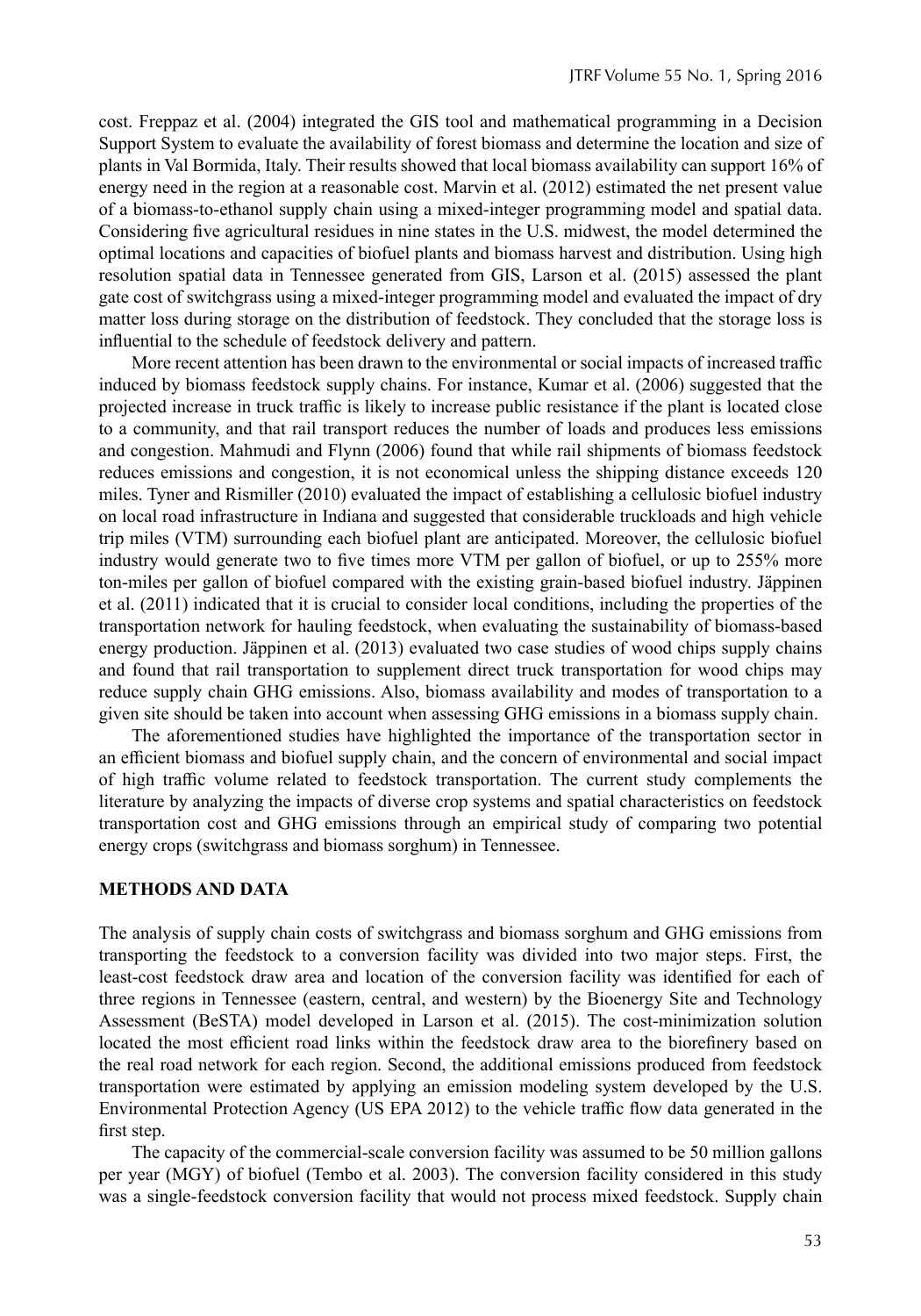costs were evaluated for large rectangular bale harvest, storage, and transportation, a commonly used system for the harvest and storage of hay that can also be used for switchgrass (Mooney et al. 2012). The potential feedstock supply area includes Tennessee and a buffer area of 50 miles along the state's border to allow facilities to source feedstock from adjacent states if biofuel plants are sited near the border. Three geographic regions (eastern, central, and western) capture the spatial variations as defined by University of Tennessee Extension (University of Tennessee 2014). The potential locations for conversion facilities was assumed to be limited to feasible industrial parks with access to water, power, and roads, as well as sufficient storage space in each region.

#### **Step 1: Determining Dedicated Energy Crops Supply Chains**

The BeSTA model is a spatially oriented mixed-integer programming model that considers the sequence of production, harvest, storage, and transportation activities on a monthly basis within a year (Larson et al. 2015). The BeSTA model incorporates spatial variations and the withinyear dynamics of switchgrass operations in the optimization of biomass feedstock supply chains, including location of the conversion facility, feedstock draw area, and feedstock delivery routes. The model objective function is to minimize opportunity cost of land, production cost, harvest cost, storage cost, and transportation cost of biomass feedstock to the conversion facility.

Certain constraints related to feedstock production, harvest, storage, and transportation activities were imposed in the BeSTA model. The annual supply of feedstock was constrained by feedstock yields and harvested area. In addition, monthly feedstock harvested in each land were subject to feedstock yields and available harvested area in the land unit. Moreover, total monthly harvested feedstock was limited by available harvest hours and machine availability. Constraints were also imposed on storage and transportation in each month. Monthly harvested feedstock was larger than feedstock shipped to the conversion facility after adjusting dry matter losses during transportation. Monthly harvested feedstock also must be greater than feedstock placed into storage in each month of harvest season. Delivered feedstock could not exceed accumulated storage of feedstock. In addition, feedstock deliveries were assumed to meet ethanol production each month. Additional constraints on the mass balance between harvest and inventory were imposed in the model. Details on the mathematical equations of the BeSTA model can be found in the Appendix.

Detailed spatial data were used for the supply chain analysis. The potential feedstock draw area was disaggregated into a vector database of contiguous five-square-mile land resource units based on remote sensing data within the feedstock supply regions. Public lands in the region were excluded from the analysis. The land resource units are the geographic units used to model areas in existing agricultural production activities (e.g., barley, corn, cotton, hay, oats, pasture, soybean, sorghum, and wheat) and energy crop production. Currently there is not a market for the two energy crops (switchgrass and biomass sorghum). Therefore, a breakeven price of each energy crop was determined by its production cost plus the net revenue from the next best agricultural production alternative, or land rent, whichever is higher (the *opportunity cost* of using the land for energy crop production) (Larson et al. 2015).

The street level network was applied to estimate transportation costs of biomass from the field to the facility. The hauling distance from the field to the conversion facility was calculated as the distance between the center point of the land resource unit in which feedstock is produced and the center point of the land resource unit where the conversion facility is located. The most accessible routes between land resource units and the facility were identified based on the speed limits of each type of roads following the hierarchy: 1) primary/major roads, 2) secondary roads, 3) local and rural roads, and 4) other roads. The five-axle 48-ft semi-tractor trailers were used to transport baled feedstock. The loading capacity of the flatbed trailer was assumed to carry 24 large square bales and totaled 14 dry tons per load. Transportation costs included labor, operating, and ownership costs of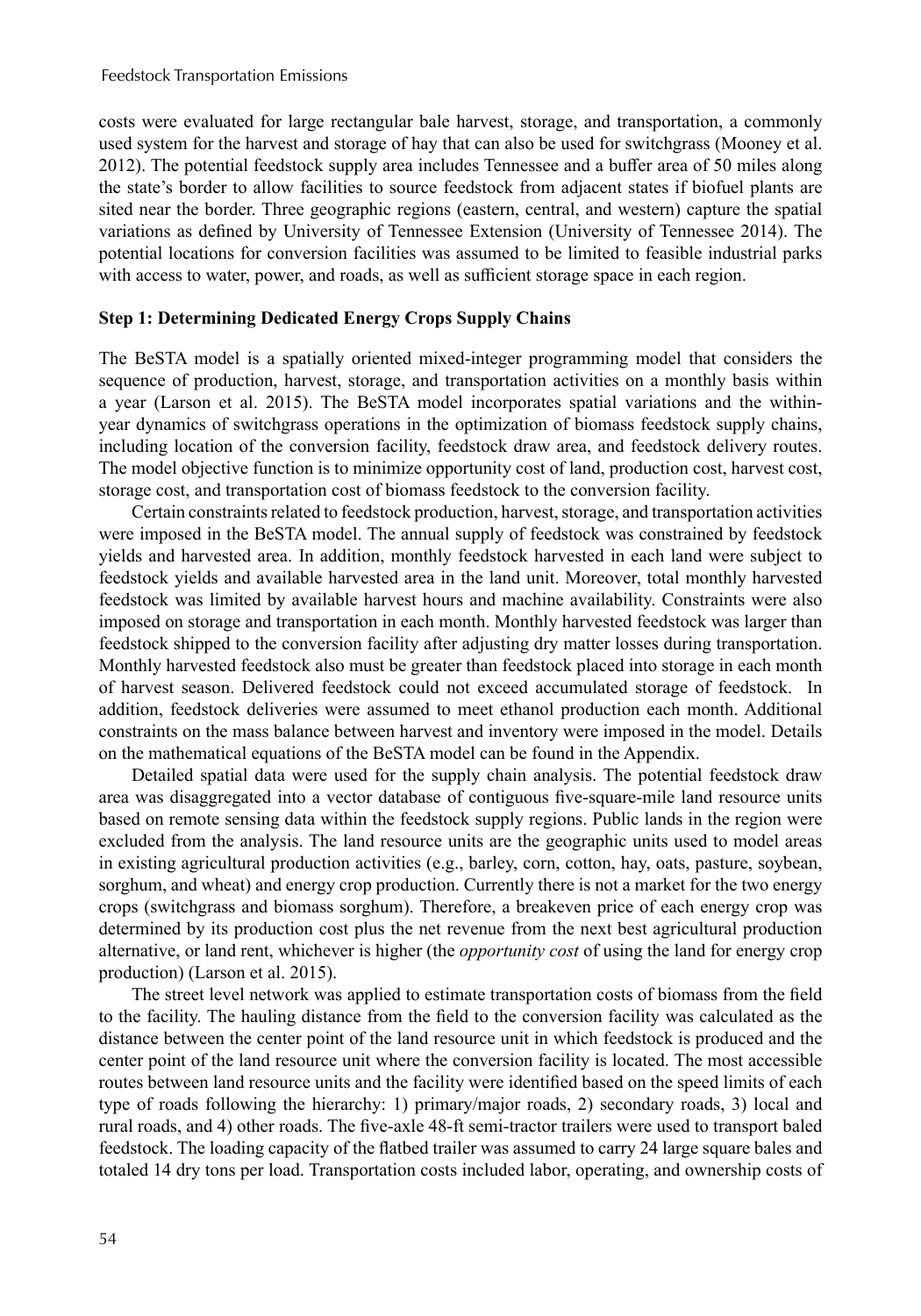tractors with front-end loaders used for loading and unloading of bales, and semi-trucks with trailers used for transporting bales from the field to the conversion facility.

It was assumed that feedstock is harvested once per year using large rectangular balers. The bales are then placed into storage at the edge of the field until transported to a conversion facility. The harvest costs consisted of machinery operating and ownership costs plus labor costs for mowing, raking, baling, and loading operations. Storage costs included the materials (tarps and wooden pallets) used to protect bales stored on the edge of field, and the labor and tractor costs for material handling and baling. Dry matter losses for storage periods of up to 365 days for the large rectangular bales were modeled using estimated losses by time in storage for switchgrass from Mooney et al. (2012). Labor costs, operating and ownership costs for equipment and vehicles, and other inputs used for energy crop supply chains were obtained from Larson et al. (2010) and the University of Tennessee Institute of Agriculture (UTIA 2011).

Traditional crop yields at the sub-county level were taken from the SSURGO database maintained by the U.S. Department of Agriculture (U.S. Department of Agriculture 2014). Areas in each traditional crop for each land resource unit were taken from the Cropland Data Layer Database (U.S. Department of Agriculture 2011). Data for traditional crop prices were for the 2010-11 crop year (U.S. Department of Agriculture 2012). Switchgrass and biomass sorghum yields were obtained from Jager et al. (2010) and U.S. Department of Energy (2011). The yields of mature switchgrass was estimated around 8.0−9.4 dry ton (dt) per acre. The yields of mature biomass sorghum after adjusting the lodging problem that causes stalks falling over during harvest ranged between  $5.5 \text{ dt}$ acre and 12.0 dt/acre.

#### **Step 2: Determining Truck Traffic Emissions from Feedstock Hauls**

The Motor Vehicle Emissions Simulator (MOVES), an emission modeling program designed under the guidance of the U.S. EPA (U.S. EPA 2012), was used to estimate equivalent carbon dioxide  $(CO<sub>2</sub>e)$  emissions from mobile sources. The version of the program used in this study is MOVES (2010b). MOVES is a regulatory mobile emission model that can be used to perform a quantitative estimate of project-level emission inventories (Vallamsundar and Lin 2011). MOVES can be used to simulate transportation emissions at various scales, such as individual roads and intersections at the county, region, and nationwide level. A number of recent studies have applied MOVES to estimate local or regional transportation emissions impacts of road projects or traffic management (e.g., Tao et al. 2011, Bigazzi and Figliozzi 2012, Papson et al. 2012, Xie et al. 2012, Mukherjee et al. 2013, Ghafghazi and Hatzopoulou 2014, Guo and Zhang 2014).

The following assumptions were made to facilitate the modeling of trucking emissions from feedstock transportation using MOVES. First, the *Project scale* option in MOVES was selected to permit emission modeling for individual road links. Second, the calendar year used in the model was 2010. Third, a representative month of the year that characterized each season of the year, i.e., April, July, October, and January, was used in the model to reduce computational time. Deliveries typically occurred from Monday through Friday during these aforementioned months. Fourth, meteorological data in a single county were used to represent all the surrounding counties in the area. Thus, Blount, Cumberland, Davidson, and Madison counties in Tennessee were selected given the presence of a regional airport located in each county. The surface hourly temperature and humidity data for these counties were collected from the National Climatic Data Center. Finally, the combination short-haul truck option was selected since it has the tractor-trailer type vehicle configuration. Emission factors generated from the models were then used to simulate the emissions from the additional truck traffic of feedstock hauls between farms and conversion facilities in the optimal energy crop supply chains determined in Step 1.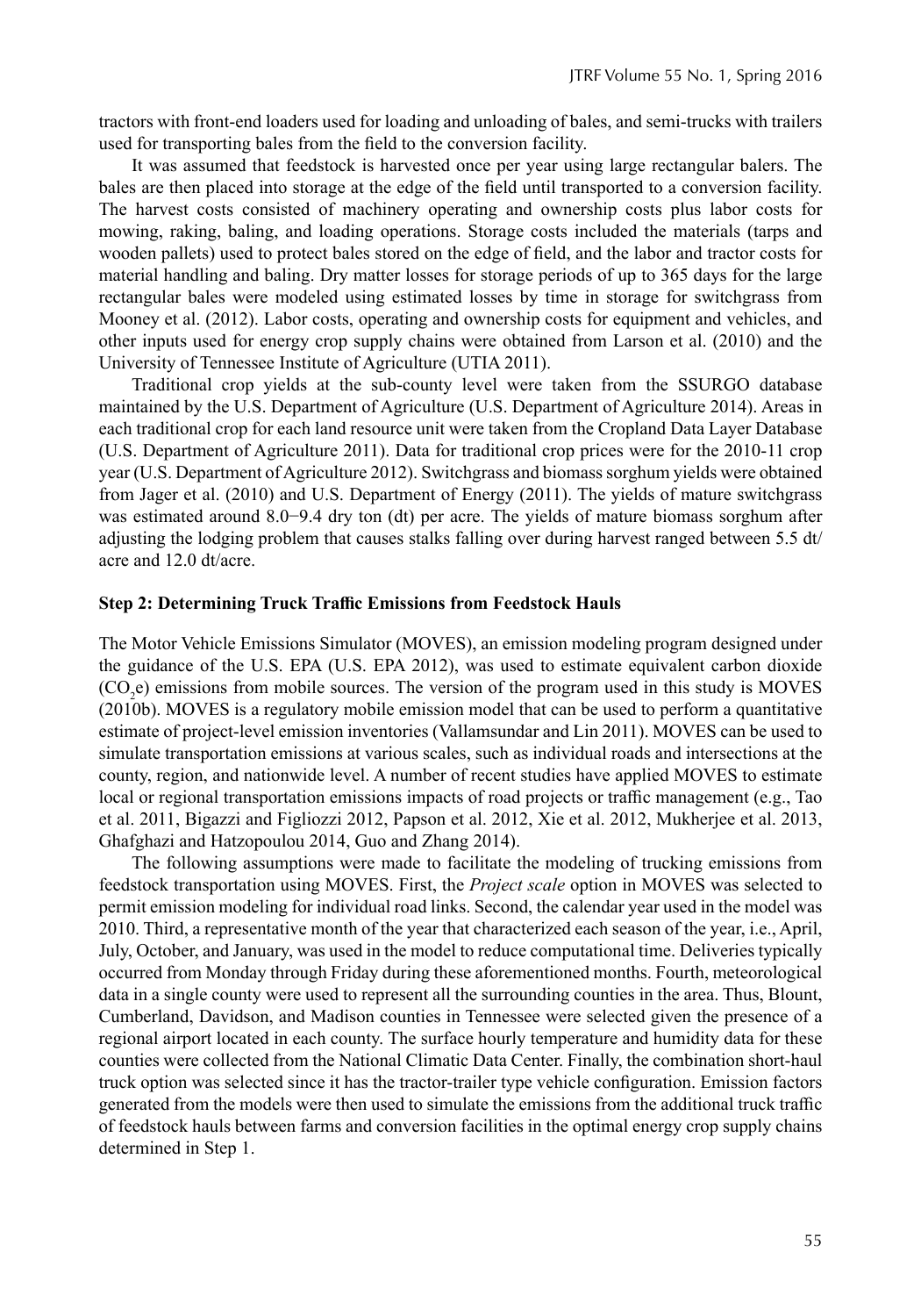## **RESULTS**

## **Economical Efficient Feedstock Supply Chains**

Table 1 presents the total cost of switchgrass and biomass sorghum for a 50-MGY conversion facility. The total cost for delivering about 658,000 tons per year of switchgrass to the least-cost site in each of the three regions ranged between \$45.9 million and \$47.7 million. The average cost per dry ton of switchgrass in the eastern and central regions was relatively lower, about \$70, while the cost increased to more than \$72 per dry ton if switchgrass was produced in the west. The harvest cost accounted for more than half of the total supply chains cost, while transportation costs were estimated at more than 20% of total cost in each region. Production cost, including the opportunity cost of land, made up around 20% of total cost in all regions.

|                             | Switchgrass |         |         | <b>Biomass Sorghum</b> |         |        |
|-----------------------------|-------------|---------|---------|------------------------|---------|--------|
| Region                      | East        | Central | West    | East                   | Central | West   |
| <b>Conversion Facility</b>  | McMinn      | Bedford | Weakley | Marion                 | Giles   | Obion  |
| Location                    | County      | County  | County  | County                 | County  | County |
| Total cost (million \$)     | 46.3        | 45.9    | 47.7    | 116.2                  | 101.2   | 73.5   |
| Production (million \$)     | 9.2         | 9.2     | 9.3     | 69.3                   | 59.1    | 31.4   |
| Harvest (million \$)        | 23.9        | 23.9    | 24.0    | 28.3                   | 27.8    | 25.2   |
| Storage (million \$)        | 3.3         | 3.3     | 3.3     | 3.3                    | 3.3     | 3.3    |
| Transportation              |             |         |         |                        |         |        |
| (million \$)                | 10.0        | 9.4     | 11.1    | 15.3                   | 11.0    | 13.5   |
| Cost per ton (\$)           | 70.4        | 69.7    | 72.4    | 176.7                  | 153.8   | 111.7  |
| <b>Total harvested area</b> |             |         |         |                        |         |        |
| $(1,000 \text{ acres})$     | 79.7        | 79.9    | 80.5    | 108.5                  | 105.3   | 88.4   |
| <b>VMT</b> (1,000 miles)    | 1,733       | 1,540   | 2,088   | 4,385                  | 4,006   | 3,565  |

**Table 1: Total Costs, Harvested Area, and Vehicle Miles Traveled (VMT) of Supplying Switchgrass and Biomass Sorghum to Conversion Facility by Region in Tennessee** 

Compared with the supply chain cost of switchgrass, biomass sorghum was a more expensive feedstock to produce in Tennessee. The total supply chain costs of biomass sorghum ranged between \$73.5 million and \$116.2 million across the three regions. In the eastern region, the total plant gate cost for biomass sorghum was nearly 150% higher than the cost of switchgrass using the same harvest and storage system. The feedstock costs in east Tennessee were the highest due to lower yields of biomass sorghum. In addition, the cost of hauling biomass sorghum to the conversion facility in east Tennessee was higher than for the sites in the central and western regions due to the larger draw area of biomass sorghum in east Tennessee. Land suitable for biomass sorghum production was smaller and less concentrated than in the other regions. Production costs of biomass sorghum were the highest among all costs. Unlike perennial switchgrass, biomass sorghum is an annual crop that is reestablished each year and had higher fertilizer and chemical costs that contributed to the higher production costs relative to switchgrass. Transportation cost accounted for about 11% to 18% of the total supply chain cost.

Harvested area for switchgrass in each of the three regions was similar, about 80,000 acres (see Table 1 and Figure 1). The total feedstock draw area was influenced by the yield of switchgrass in each land resource unit and the availability of lower opportunity cost of hay and pasture lands. As the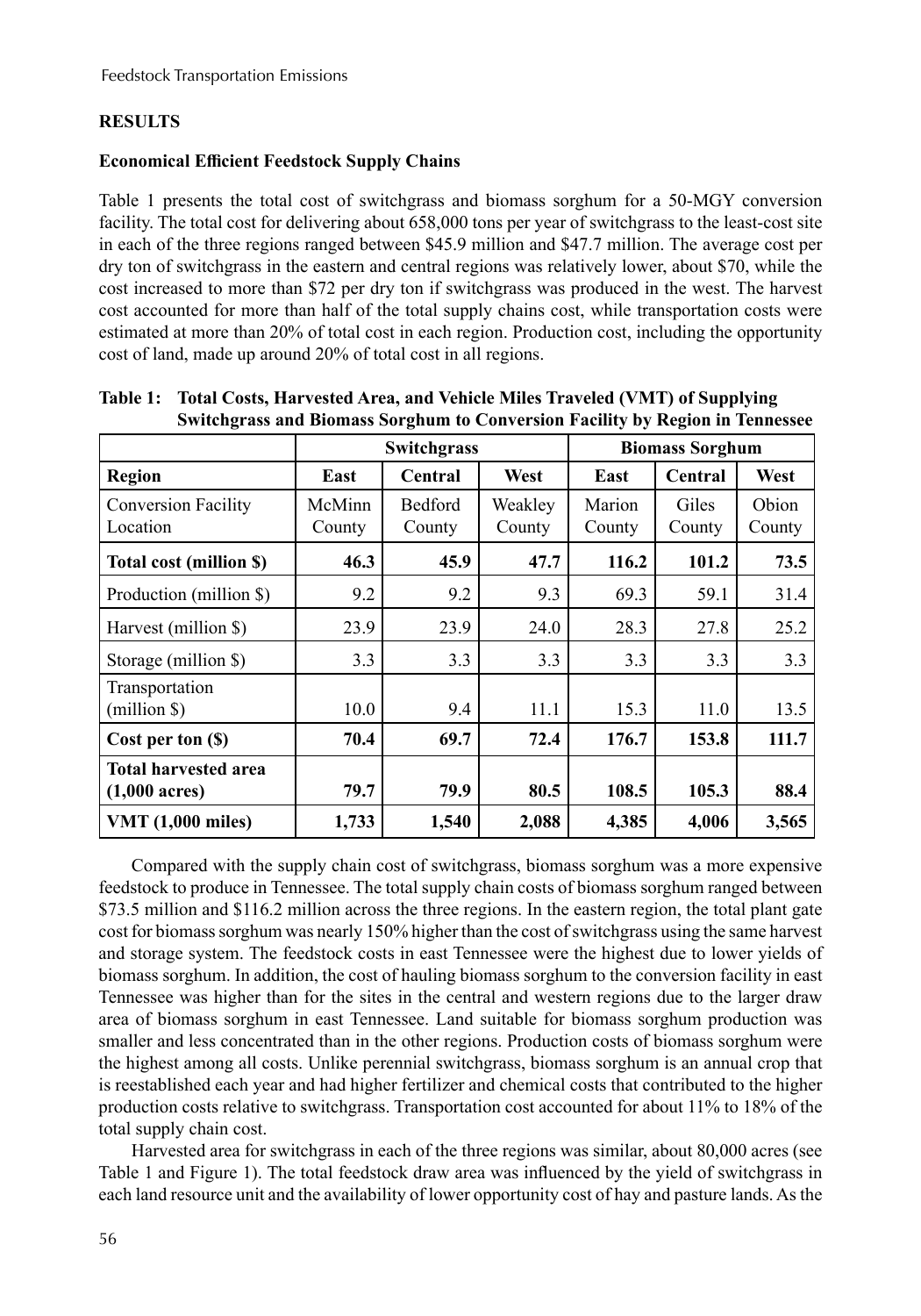opportunity cost of converting hay and pastureland to switchgrass production was the least among all crops in Tennessee, the available hay and pastureland in each land resource unit determines the density of switchgrass produced in that spatial unit. Figure 1 shows that nearly all area used for switchgrass production in east and central Tennessee were from hay and pasture lands. About onethird of harvested area was from croplands in west Tennessee given the relatively fewer acreages of hay and pasture within the region.





Harvested areas of biomass sorghum in east Tennessee were larger than in the central and western regions (Table 1 and Figure 1). The density of feedstock production in each land resource unit in the east region was smaller. In contrast, available crop land and yields of biomass sorghum in central and west Tennessee were higher, thus generating higher feedstock production density in land resource units and smaller feedstock draw area. Total harvested area in the eastern region reached more than 108,000 acres, while 20% less area  $[1 - (88.4 \text{ thousand acres} / 108.5 \text{ thousand acres})]$ was needed for the conversion facility in west Tennessee. In addition, biomass sorghum can only be planted on crop lands, and a lack of available crop land in east Tennessee resulted in a larger area to produce biomass sorghum. The optimal locations of the conversion facilities in all three regions were close to the state's border, primarily driven by the yield of biomass sorghum and availability of croplands in land resource units.

## **GHG Emissions from Feedstock Transportation**

Hauling switchgrass to the optimal site in west Tennessee generated the highest Vehicle Miles Traveled (VMT), over 2.0 million miles (Table 1). About 1.5 million miles were traveled for feedstock deliveries to the conversion facility in central Tennessee. Fewer truck emissions were produced than the selected sites in the other two regions given the smaller feedstock draw area and VMT (Figure 2). In contrast, VMTs were much higher for switchgrass in the western region due to a smaller availability of less expensive hay and pasture lands in the region. This region produced the most emissions from feedstock transportation, about 6,350 tons of  $CO_2$ e annually. For biomass sorghum, the VMT to the conversion facility in east Tennessee was the highest (Table 1), followed by the facility in the central region. Given the higher density of crop lands located in west Tennessee, the VMT of biomass sorghum to the conversion facility was the lowest among three regions, over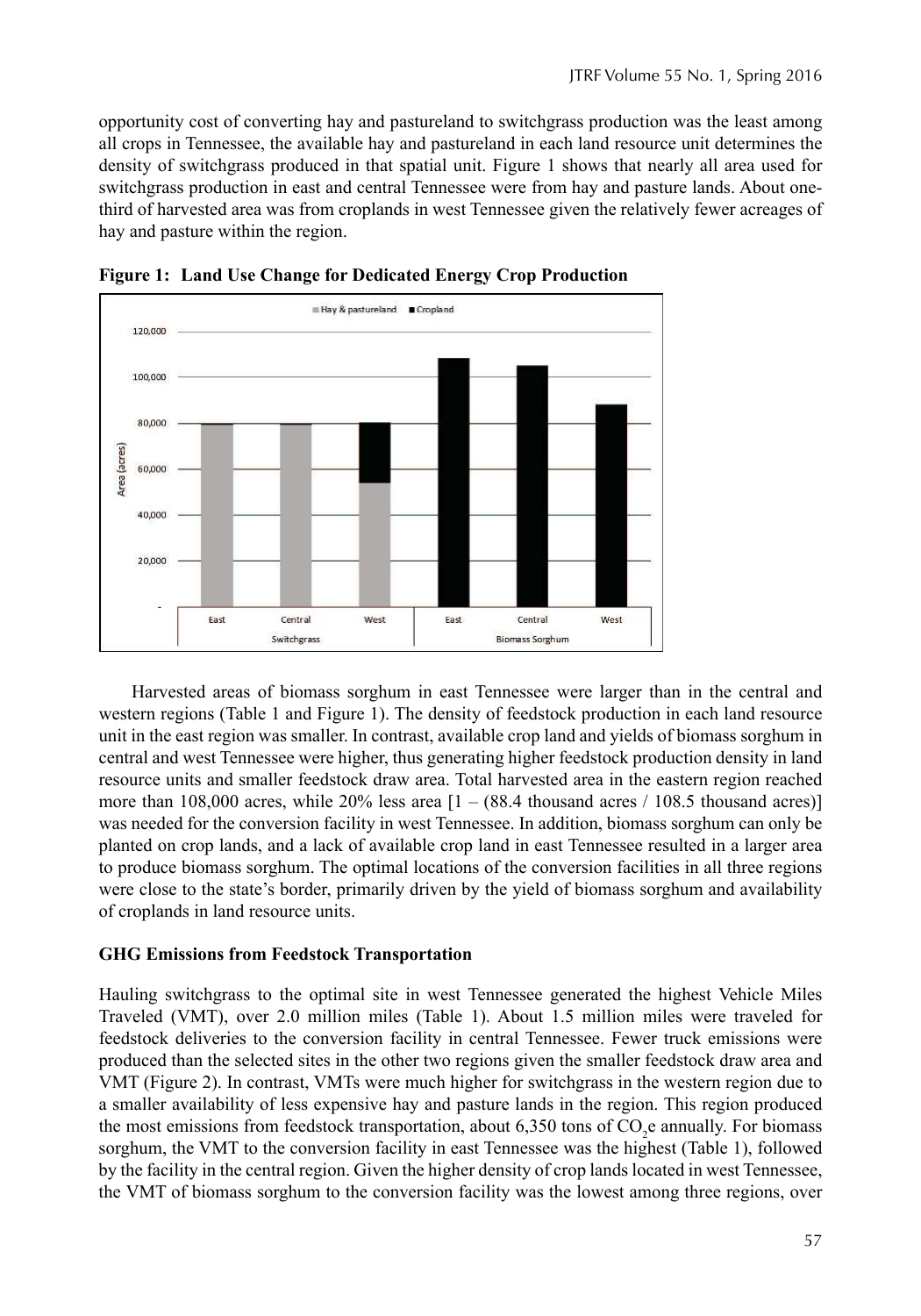3.5 million miles. Feedstock transportation emissions of  $\mathrm{CO}_2$ e of more than 8,500 tons per year were estimated for the region.





The summary of supply chain costs and  $CO_2$ e emissions of feedstock transportation by region in Table 1 and Figure 2 shows that switchgrass-based biofuels have much lower feedstock cost compared with biomass sorghum. Similarly, the emissions generated from hauling biomass sorghum to the conversion facility were much higher than that associated with transporting switchgrass due to the more dispersed feedstock draw area and the supply location of feedstock. Although the differences in the supply chains' cost of switchgrass among all three regions were small, the emissions produced from delivering feedstock to the conversion facility in the central region were clearly lower than the other two regions. Thus, the conversion facility using switchgrass as feedstock located in central Tennessee was found to be the most sustainable with the least economic costs and hauling emissions of feedstock.

The least cost location for a switchgrass biofuel plant was Bedford County in central Tennessee (see Table 1 and Figure 2). VMT and transportation emissions related to transport of switchgrass to the facility in the related counties are presented in Figure 3. With the facility located in Bedford County, more than 1.0 million trucking miles were expected due to feedstock delivery and resulted in nearly 2,800 tons of  $CO<sub>2</sub>e$  per year within the county. Additional traffic was also incurred in the surrounding counties (e.g., Marshall County, Coffee County, Rutherford County, and Moore County) and produced about 200 tons of  $CO<sub>2</sub>e$  annually in these counties.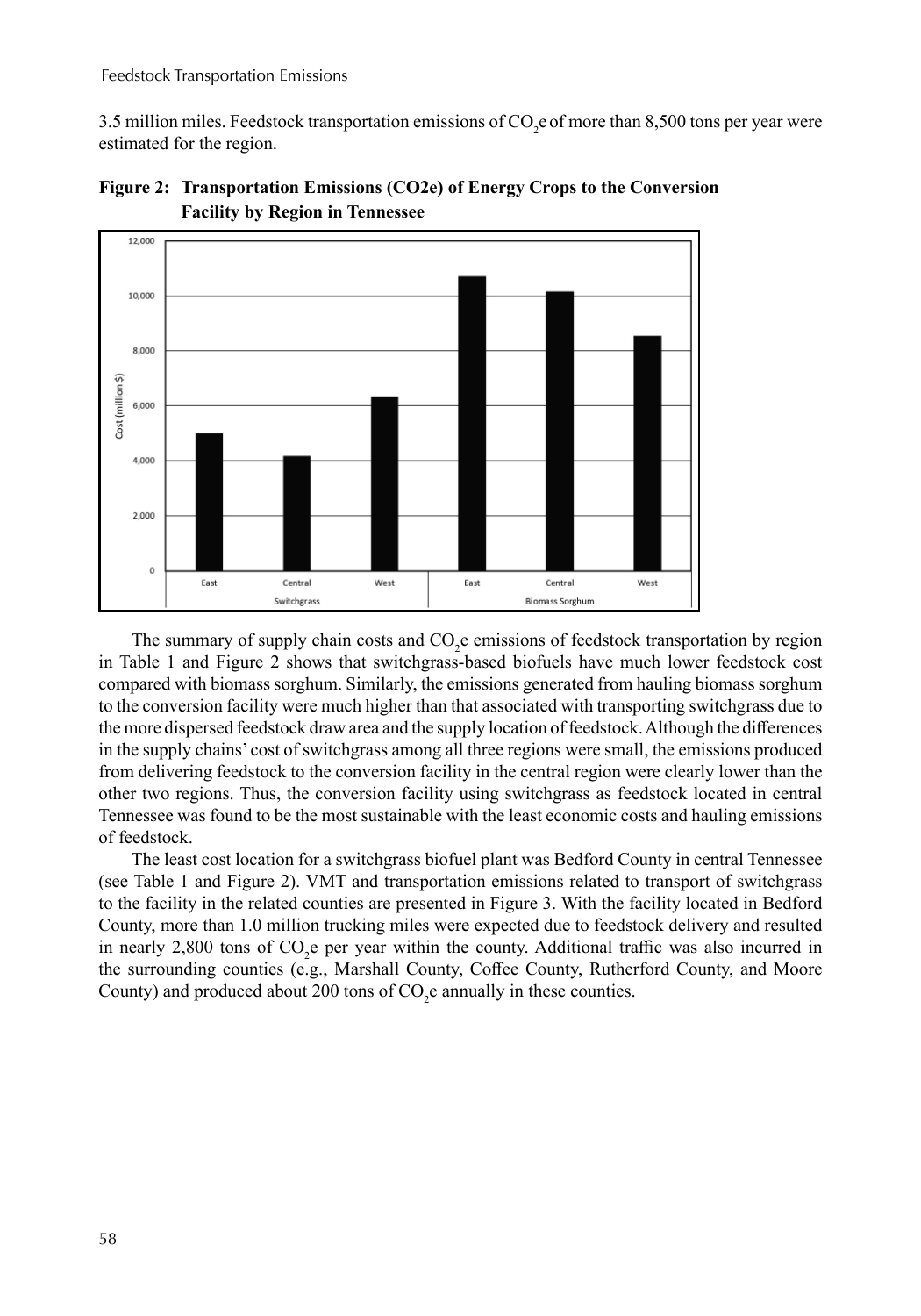

**Figure 3: VMT and CO<sup>2</sup> e of Switchgrass Transportation to the Conversion Facility in Related Counties in Central Tennessee**

#### **CONCLUSIONS**

Driven by the increasing interests in the development of advanced biofuel in the U.S., the efficiency of the supply chains providing biomass feedstock to biorefineries is under scrutiny. In addition, the potential environmental impacts of feedstock transportation have generated increased attention given the potential increases in traffic on the current road system. This study estimates the supply chains' cost and hauling emissions of two feedstocks (switchgrass and biomass sorghum) in east, central, and west Tennessee. A spatially-oriented mathematical programming model utilizing crop and pasture land availability, yield, the real road network, and other data was used to determine the optimal location of a single-feedstock 50-MGY conversion facility, associated feedstock draw area, and delivery routes on the road network. Based on the output of the cost minimization from the model, the emissions of additional traffic from feedstock transportation in each region is simulated using the U.S. EPA's emissions modeling tool.

Our results indicate that the cost of biomass feedstock supply chains is influenced by the yield of the feedstock, available crop land, and opportunity cost of converting traditional crops to energy crops. From an economic standpoint, switchgrass is found to be more feasible than biomass sorghum for cellulosic biofuel production in Tennessee. Significantly higher supply chain costs of biomass sorghum are primarily driven by its production cost. The inputs required to produce an annual crop (biomass sorghum) are more than for a perennial grass (switchgrass). Furthermore, limited availability of crop land and less fertile soil, particularly in east Tennessee, generate a more dispersed feedstock draw area and higher transportation cost.

Additional truck traffic from biomass feedstock hauling produces more emissions in the study region. Comparing trucking emissions, hauling biomass sorghum to the conversion facility created significantly more GHG emissions than delivering switchgrass. The higher emission level was related to substantial vehicle travel miles associated with biomass sorghum deliveries resulting from the larger feedstock draw area. Hauling switchgrass to the optimal site in central Tennessee produces the least emissions. Our findings, in line with Jäppinen et al. (2013), suggest that availability of land types and the geographically diverse landscape across the state are influential to the supply chains'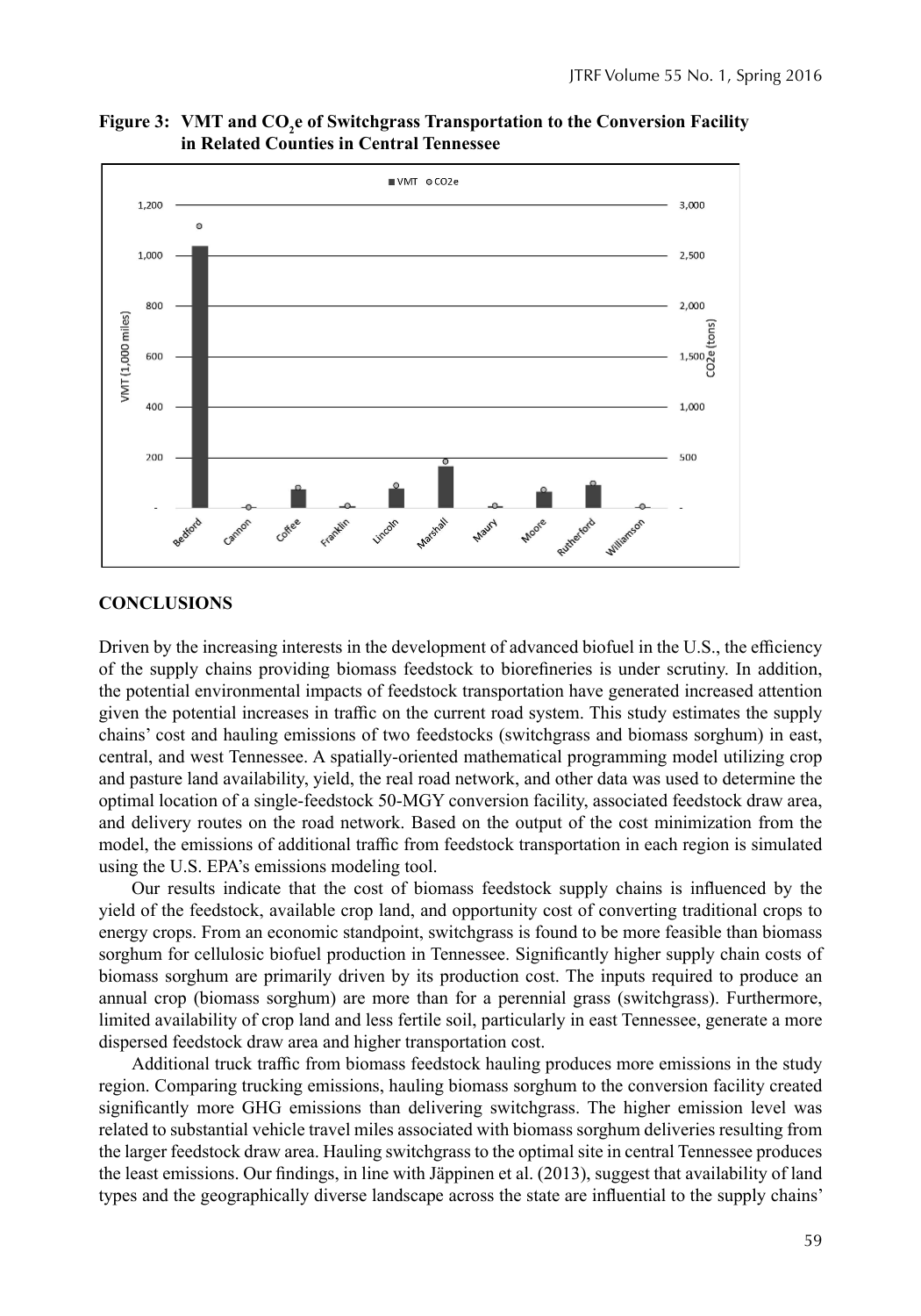cost and feedstock transportation emissions for biomass feedstock. Thus, spatial characteristics will be important elements when designing a commercial-scale bioenergy sector in the regional development plan.

## **References**

Bigazzi, A.Y., and M.A. Figliozzi. "Congestion and Emissions Mitigation: A Comparison of Capacity, Demand, and Vehicle Based Strategies." *Transportation Research Part D: Transport and Environment* 17, (2012): 538-547.

Cundiff, J.S., N. Dias, and H.D. Sherali. "A Linear Programming Approach for Designing A Herbaceous Biomass Delivery System." *Bioresource Technology* 59, (1997): 47–55.

Ekşioğlu, S.D., S. Zhang, S. Li, S. Sokhansanj, and D. Petrolia. "Analyzing the Impact of Intermodal Facilities to the Design of the Supply Chains for Biorefineries." *Transportation Research Record* 2191, (2010): 144–51.

Freppaz, D., R. Minciardi, M. Robba, M. Rovatti, R. Sacile, and A. Taramasso. "Optimizing Forest Biomass Exploitation for Energy Supply at A Regional Level." *Biomass and Bioenergy* 26, (2004): 15-25.

Fürst, E., and P. Oberhofer. "Greening Road Freight Transport: Evidence from an Empirical Project in Austria." *Journal of Clean Production* 33, (2012): 67-73.

Ghafghazi, G., and M. Hatzopoulou. "Simulating the Environmental Effects of Isolated and Areawide Traffic Calming Schemes Using Traffic Simulation and Microscopic Emission Modeling." *Transportation* 41, (2014): 633-649.

Guo, R., and Y. Zhang. "Exploration of Correlation Between Environmental Factors and Mobility at Signalized Intersections." *Transportation Research Part D: Transport and Environment* 32, (2014): 24-34.

Hess, J.R., C.T. Wright, and K.L. Kenney. "Cellulosic Biomass Feedstocks and Logistics for Ethanol Production." *Biofuels, Bioproducts and Biorefining* 1(3), (2007):181-190.

Jager, H.I., L.M. Baskaran, C.C. Brandt, E.B. Davis, C.A. Gunderson, and S.D. Wullschleger. "Empirical Geographic Modeling of Switchgrass Yields in the United States." *GCB Bioenergy* 2, (2010): 248–257.

Jäppinen, E., O.J. Korpinen, and T. Ranta. "Effects of Local Biomass Availability and Road Network Properties on the Greenhouse Gas Emissions of Biomass Supply Chain." *ISRN Renewable Energy* 2011, Article ID 189734, (2011): 1-6.

Jäppinen, E., O.J. Korpinen, and T. Ranta. "The Effects of Local Biomass Availability and Possibilities for Truck and Train Transportation on the Greenhouse Gas Emissions of a Small-Diameter Energy Wood Supply Chain." *Bioenergy Research* 6, (2013): 166-177.

Khachatryan, H., E.L. Jessup, and K. Casavant. "Derivation of Crop Residue Feedstock Supply Curves Using Geographic Information Systems*.*" *Journal of the Transportation Research Forum* 48, (2009): 5-21.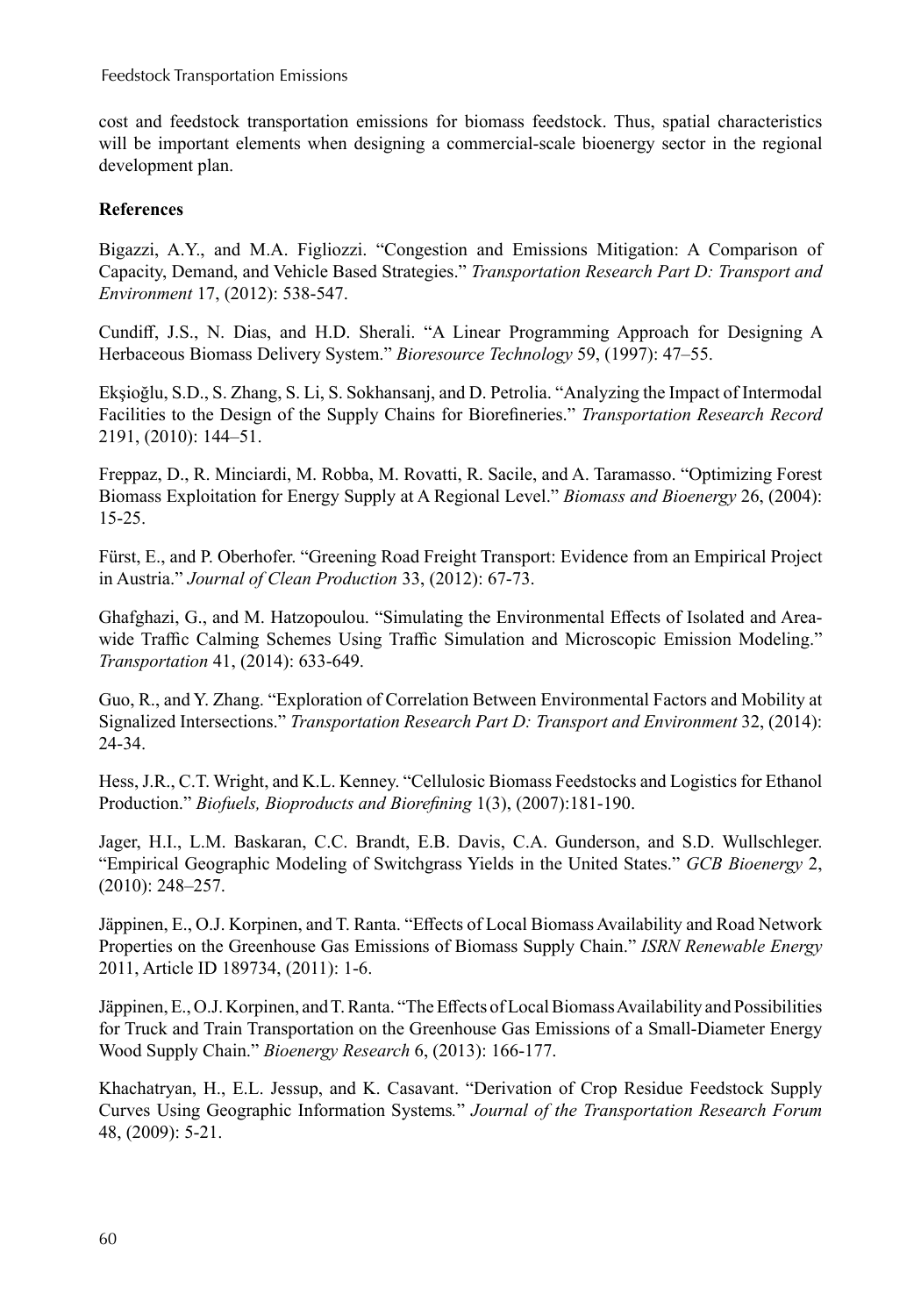Kumar, A., S. Sokhansanj, and P.C. Flynn. "Development of a Multicriteria Assessment Model for Ranking Biomass Feedstock Collection and Transportation Systems." *Applied Biochemistry and Biotechnology* 129, (2006): 71–87.

Larson, J.A., T.E. Yu, B.C. English, K.L. Jensen, Y. Gao, and C. Wang. "Effect of Outdoor Storage Losses on Feedstock Inventory Management and Plant-gate Cost for a Switchgrass Conversion Facility in East Tennessee." *Renewable Energy* 74, (2015): 803-14.

Larson, J.A., T. Yu, B.C. English, D.F. Mooney, and C. Wang. "Cost Evaluation of Alternative Switchgrass Producing, Harvesting, Storing, and Transporting Systems and their Logistics in the Southeastern US." *Agricultural Finance Review* 70, (2010): 184-200.

Mafakheri, F., and F. Nasiri. "Modeling of Biomass-to-Energy Supply Chain Operations: Applications, Challenges and Research Directions." *Energy Policy* 67, (2014): 116–126.

Mahmudi, H., and P.C. Flynn. "Rail vs. Truck Transport of Biomass*.*" *Applied Biochemistry and Biotechnology* 129, (2006): 88–103.

Marvin, W.A., L.D. Schmidt, S. Benjaafar, D.G. Tiffany, and P. Daoutidis. "Economic Optimization of a Lignocellulosic Biomass-to-Ethanol Supply Chain." *Chemical Engineering Science* 67, (2012): 68-79.

Mooney, D.F., J.A. Larson, B.C. English, and D.D. Tyler. "Effect of Dry Matter Loss on Profitability of Outdoor Storage of Switchgrass." *Biomass and Bioenergy* 44, (2012): 33-41.

Morrow, W.R., W.M. Griffin, and H.S. Matthews. "Modeling Switchgrass Derived Cellulosic Ethanol Distribution in the United States." *Environmental Science and Technology* 40, (2006): 2877–86.

Mukherjee, A., B. Stawowy, and D. Cass. "Project Emission Estimator: Tool for Contractors and Agencies for Assessing Greenhouse Gas Emissions of Highway Construction Projects." *Transportation Research Record* 2366, (2013): 3-12.

Papson, A., S. Hartley, and K. Kuo. "Analysis of Emissions at Congested and Uncongested Intersections with Motor Vehicle Emission Simulation 2010." *Transportation Research Record*  2270, (2012): 124-131.

Roni, M.S., S.D. Ekşioğlu, E. Searcy, and J.J. Jacobson. "Estimating the Variable Cost for High-Volume and Long-Haul Transportation of Densified Biomass and Biofuel." *Transportation Research Part D: Transport and Environment* 29, (2014): 40–55.

Rooney, W.L., J. Blumenthal, B. Bean, and J.E. Mullet. "Designing Sorghum as a Dedicated Bioenergy Feedstock." *Biofuels, Bioproducts and Biorefining* 1, (2007): 147–57.

Sharma, B., R. Ingalls, C. Jones, and A. Khanchi. "Biomass Supply Chain Design and Analysis: Basis, Overview, Modeling, Challenges, and Future." *Renewable and Sustainable Energy Reviews* 24, (2013): 608-627.

Tao, F., Q. Shi, and L. Yu. "Evaluation of Effectiveness of Coordinated Signal Control in Reducing Vehicle Emissions During Peak Hours Versus Nonpeak Hours." *Transportation Research Record* 2233, (2011): 45-52.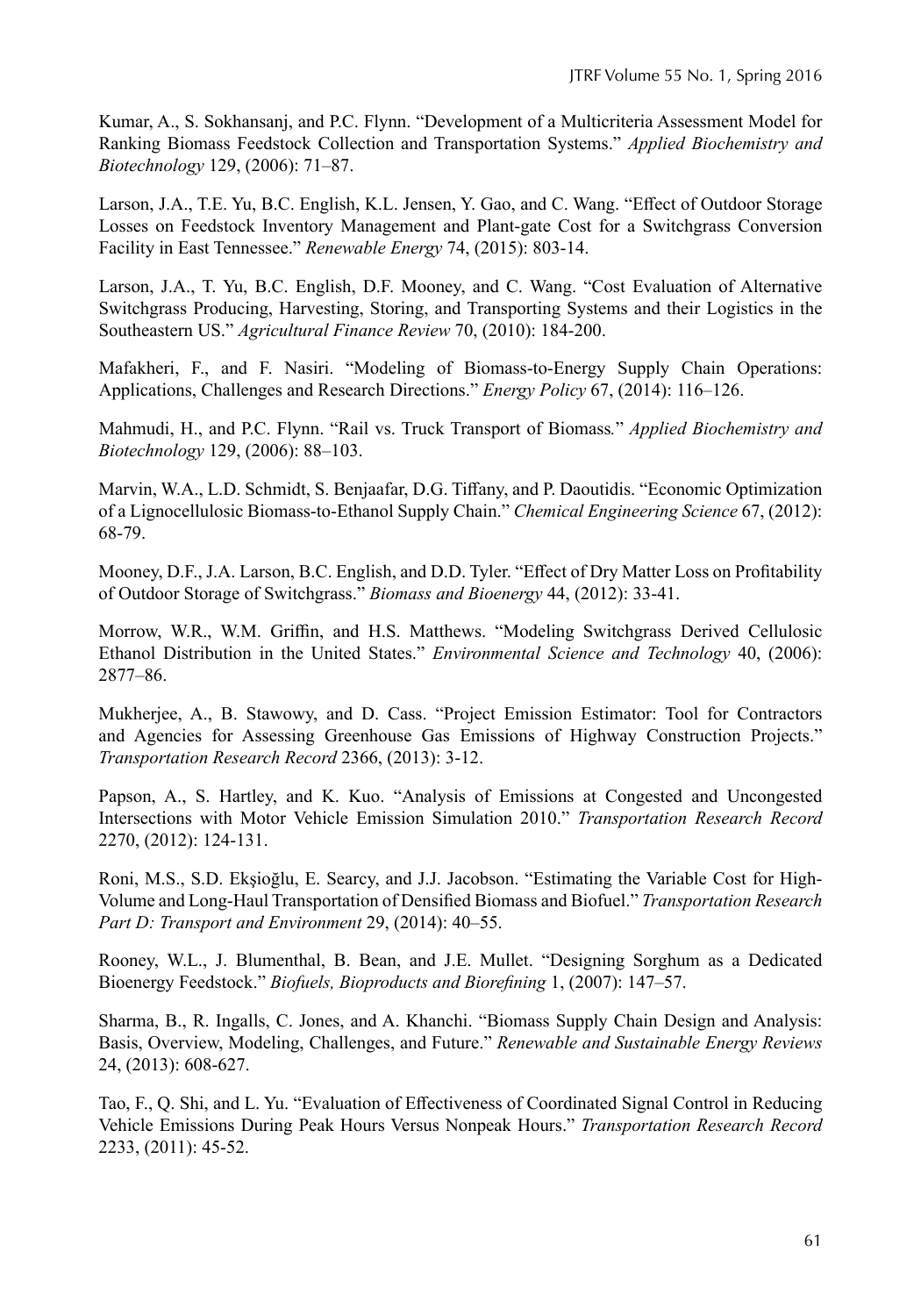Feedstock Transportation Emissions

Tembo, G., F.M. Epplin, and R.L. Huhnke."Integrative Investment Appraisal of a Lignocellulosic Biomass-to-Ethanol Industry." *Journal of Agricultural and Resource Economics* 28, (2003): 611- 633.

Tiller, K. "Tennessee Case Study in Full-scale Development and Integration of Switchgrass Feedstocks with Biorefinery Operations: Genera Energy and UT Biofuels Initiative." *Industrial Biotechnology* 7, (2011): 357-364.

Turhollow, A., R. Perlack, L. Eaton, M. Langholtz, C. Brandt, M. Downing, L. Wright, K. Skog, C. Hellwinckel, B. Stocks, and P. Lebow. "The Updated Billion-ton Resource Assessment." *Biomass and Bioenergy* 70, (2014): 149-164.

Tyner, W.E., and C.W. Rismiller. "Transportation Infrastructure Implications of Development of a Cellulosic Biofuels Industry for Indiana." *Journal of the Transportation Research Forum* 49, (2010): 95-112.

University of Tennessee. Extension Maps and Locations. 2014. https://extension.tennessee.edu/ Pages/Office-Locations.aspx. University of Tennessee Institute of Agriculture, *Field Crop Budgets for 2011*, E12-4115. 2011.

U.S. Department of Agriculture, National Agricultural Statistics Service. *Crop Values: 2011 Summary*. February 2012.

U.S. Department of Agriculture, National Agricultural Statistics Service. *CropScape* − *Cropland Data Layer Database.* 2011. Available at: http://nassgeodata.gmu.edu/CropScape.

U.S. Department of Agriculture. Nature Resources Conservation Service. *Soil Survey Geographic (SSURGO) Database*. 2014. Availble at: http://www.nrcs.usda.gov/wps/portal/nrcs/detail/soils/ survey/geo/?cid=nrcs142p2\_053627

U.S. Department of Energy. *U.S. Billion-ton Update: Biomass Supply for a Bioenergy and Bioproducts Industry*. Perlack, R.D. and B.J. Stocks (Leads). Oak Ridge National Laboratory, ORNL/ TM-2011/224. August 2011.

U.S. Environmental Protection Agency. *Motor Vehicle Emission Simulator (MOVES) User Guide for MOVES2010b*. EPA-420-B-12-001b. June 2012.

Vallamsundar, S., and J. Lin. "MOVES versus MOBILE: Comparison of Greenhouse Gas and Criterion Pollutant Emissions." *Transportation Research Record* 2233, (2011): 27-35.

Wright, L., and A. Turhollow. "Switchgrass Selection as a 'Model' Bioenergy Crop: A History of the Process." *Biomass and Bioenergy* 34, (2010): 851-868.

Xie, Y., M. Chowdhury, P. Bhavsar, and Y. Zhou. "An Integrated Modeling Approach for Facilitating Emission Estimations of Alternative Fueled Vehicles." *Transportation Research Part D: Transport and Environment* 17, (2012): 15-20.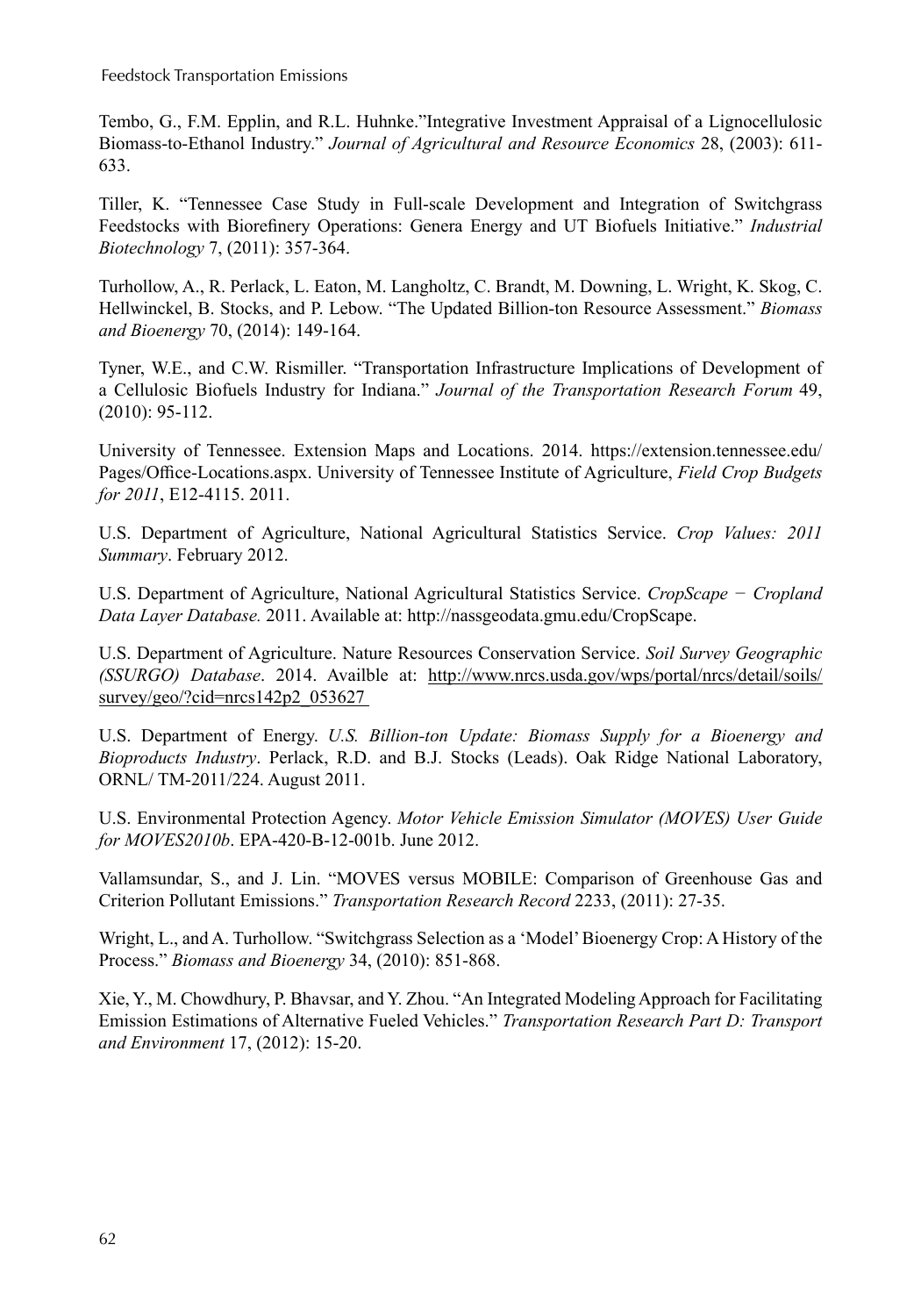#### **APPENDIX**

The cost of energy crops at the conversion facility gate is defined as:

(1) 
$$
TC_F = C_{opportunity} + C_{production} + C_{harvest} + C_{storage} + C_{transportation}
$$

where  $TC_F$  is the total economic cost (\$) of the biomass supply chain, and  $C_{opportunity}$ ,  $C_{production}$ ,  $C_{harvest}$ ,  $C_{storage}$ , and  $C_{transportion}$  are opportunity costs from land conversion, production cost, harvest cost, storage cost, and transportation cost of energy crops, respectively. Table A1 summarizes the definition of the parameters and variables used in the equations.

The opportunity cost for energy crops (either switchgrass or biomass sorghum) production is defined as the profit of previous crop in equation (2). If the net revenue of previous crop is less than the county-level land rent, the land rent is used as the opportunity cost instead. The production cost in equation (3) comprise both amortized establishment cost of the first year and an annual maintenance cost. Harvest cost factor (Sigma) in equation (4) includes equipment ownership cost, operating cost, operating interest cost, and labor cost. Similarly, cost of storage material, equipment ownership, storage operation, operating interest, and labor are considered in the storage cost factor (γ) in equation (5). The transportation cost factor,  $\theta$ , in equation (6) considers loading and unloading costs, labor costs, and machinery costs.

$$
(2) \ C_{opportunity} = \begin{cases} \sum_{ip} \left( \frac{Price_{ip} * Yield_{ip} - PC_{ip}}{Field_i^{swi}} * XC_{ip} \right), \text{if } (Price_{ip} * Yield_{ip} - PC_{ip}) - LR_{ip} \ge 0\\ \sum_{ip} \left( \frac{LR_{ip}}{yield_i^{swi}} * XC_{ip} \right), \quad \text{if } (Price_{ip} * Yield_{ip} - PC_{ip}) - LR_{ip} < 0 \end{cases}
$$

(3) 
$$
C_{production} = \sum_{ip} \left( \frac{\text{Est+AM}}{\text{Yield}_i^{\text{swi}}} * X C_{ip} \right)
$$

(4) 
$$
C_{harvest} = \sum_{ip} \left( \frac{\text{Sigma}_{ij}}{\text{Yield}_{i}^{swi}} \times \text{XC}_{ip} \right)
$$

$$
(5) C_{storage} = \sum_{mipt} \gamma_{it} * NXS_{mipt}
$$

(6) 
$$
C_{transportation} = \sum_{i} \theta_{i} \times \frac{\sum_{mp} x_{T N_{mip} + \sum_{mpt} x_{T O_{mip}t}}{1 - D M L T}
$$

Subject to:

Land use constraints:

- (7)  $A_{ip} \leq PAS_p \times aa_{ip}$ ,  $\forall i, p$
- (8)  $XC_{ip} \leq Yield_i^{swi} \times A_{ip}$ ,  $\forall i, p$

Harvest constraints:

- (9)  $XC_{ip} \sum_m XH_{mip} \geq 0$ ,  $\forall i, p$
- (10)  $\sum_{i,p} X H_{mip} = \frac{capUnit}{\lambda} \times rateava_m, Dec \leq m \leq Feb \&\forall m$
- $(11)$   $XH_{min} = 0$ , March  $\leq m \leq Oct \forall m, i, p$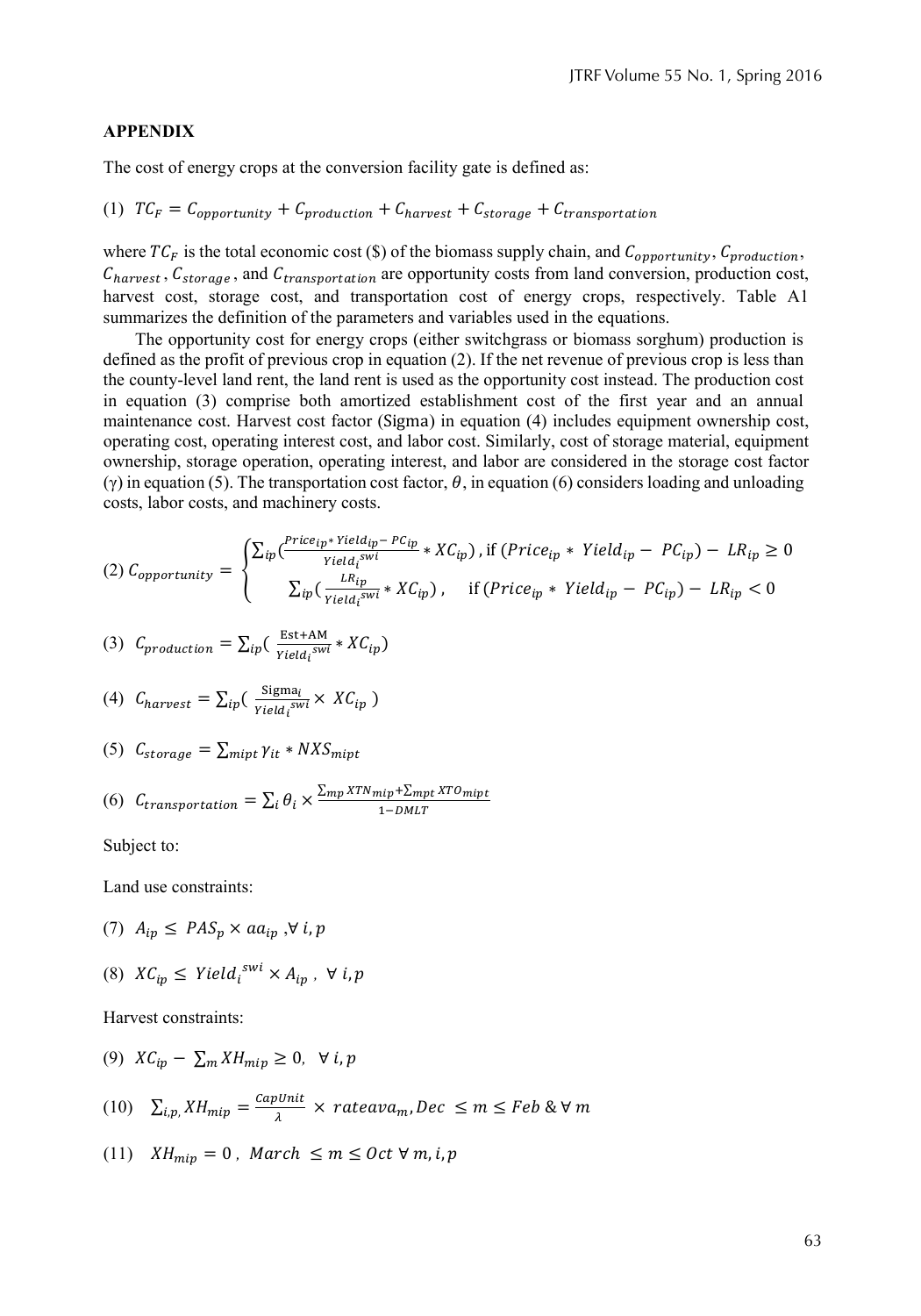Feedstock Transportation Emissions

(12) 
$$
Numb_m^{\kappa} \times avehour_m - \sum_{i,p} (mtb_i^{\kappa} \times AH_{mip}) \geq 0, \forall m
$$

Harvest-inventory balance constraints:

(13)  $\sum_{t}^{2} NXS_{mipt} = XH_{mi} - \frac{XTN_{miip}}{1 - DMLT}$  $\frac{n_1 \dots m_{\ell p}}{1 - \text{DMLT}}$ , Nov  $\leq m \leq \text{Feb} \& \forall m, i, p$ 

(14) 
$$
XS_{(m+1)ipt} = (1 - DMLS_{mt}) \times KS_{mipt} + NXS_{(m+1)ipt}, Nov \le m \le Feb \& V m, i, p, t
$$

(15) 
$$
XS_{(m+1)ipt} = (1 - DMLS_{mt}) \times KS_{mipt} - \frac{X^{TO}(m+1)ipt}{1 - DMLT}, \text{ Mar  $\leq m \leq Oct \forall m, i, p, t$
$$

(16) 
$$
XS_{mipt} = 0
$$
,  $m = Oct & \forall m, i, p, t$ 

Demand constraints

$$
(17) \quad \lambda(\sum_{i,p} XTN_{mip} + \sum_{i,p,t} XTO_{mipt}) = Dd_m \,, \,\forall \, m
$$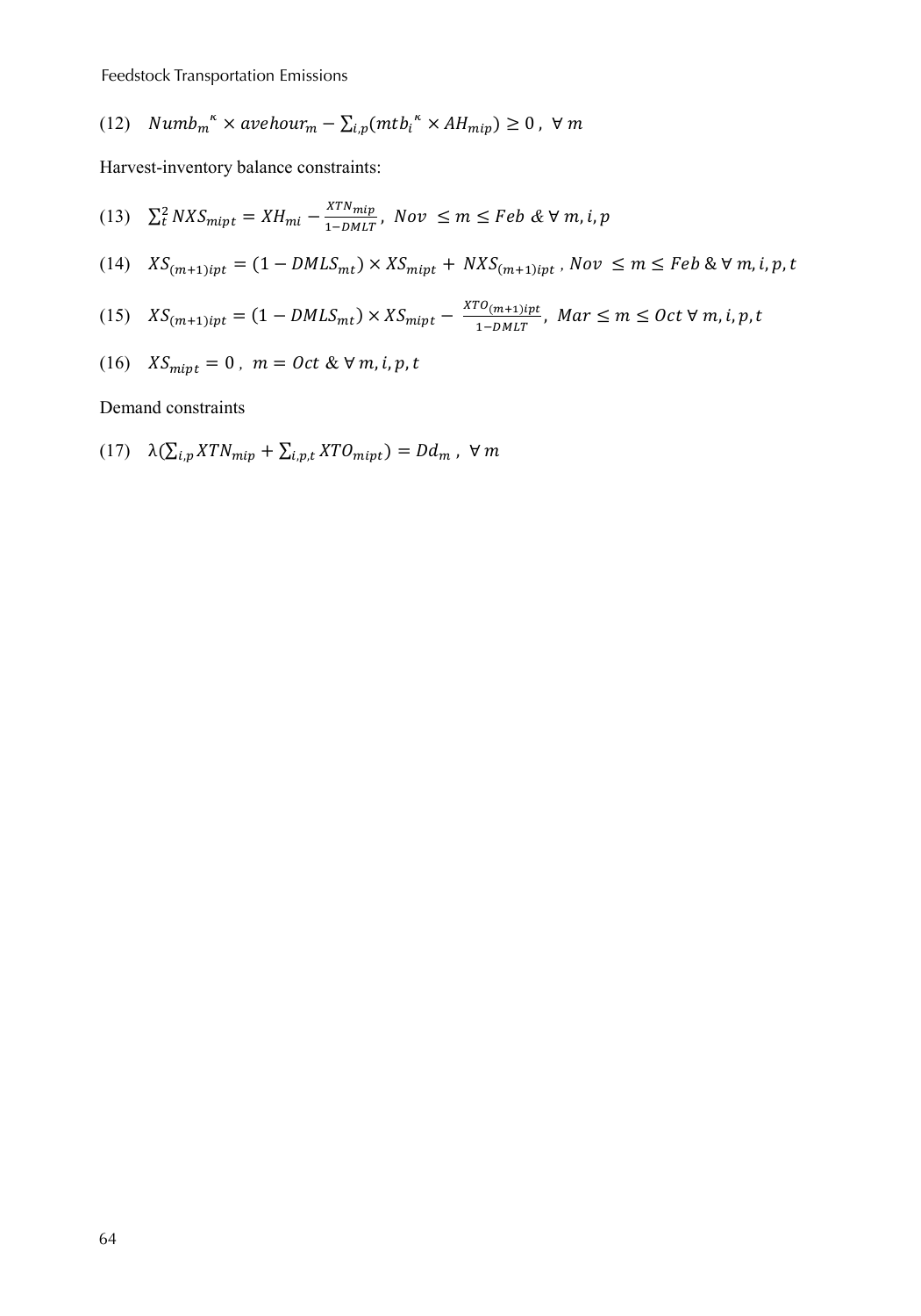|                        | Unit                                       | Definition                                                                      |
|------------------------|--------------------------------------------|---------------------------------------------------------------------------------|
| Subscripts             |                                            |                                                                                 |
| i                      |                                            | locations of energy crop production field                                       |
| m                      |                                            | month                                                                           |
| p                      |                                            | crops (hay & pasture, corn, soybean, wheat)                                     |
| t                      |                                            | storage protection method                                                       |
| k                      |                                            | type of machinery (tractor, mower, loader, rake)                                |
| Parameters             |                                            |                                                                                 |
| Price <sub>ip</sub>    | \$/unit                                    | traditional crop price                                                          |
| $Yield_{ip}$           | acre/unit                                  | tradition crop yield                                                            |
| $PC_{ip}$              | $\frac{\text{S}}{\text{acre}}$             | production cost of traditional crop                                             |
| Yield <sub>i</sub> swi | d ton/acre                                 | yield for energy crop in each hexagon                                           |
| $LR_{ip}$              | $\frac{\text{S}}{\text{acre}}$             | land rent of traditional crop                                                   |
| Est                    | $\frac{\text{a}}{\text{a} \cdot \text{b}}$ | Establishment cost in the first year                                            |
| AМ                     | \$/acre                                    | Annual maintenance cost                                                         |
| $Sigma_i$              | \$/acre                                    | cost of harvesting energy crop                                                  |
| $\gamma_{it}$          | \$/d ton                                   | cost of storing energy crop                                                     |
| $\theta_i$             | $\frac{1}{2}$ d ton                        | cost of transporting energy crop from field to facility                         |
| $aa_{ip}$              | acre                                       | cropland available in each hexagon for each crop                                |
| CapUnit                | gallon/year                                | annual capacity of a conversion facility                                        |
| λ                      | gallon/d ton                               | energy crop-ethanol conversional rate                                           |
| rateava <sub>m</sub>   | $\frac{0}{0}$                              | ratio of working hours in each month to total                                   |
| avehour <sub>m</sub>   | hour                                       | average working hours of machinery in each month                                |
| $mtb_i$                | hour/acre                                  | machine time per acre for each machinery                                        |
| $PAS_p$                | $\frac{0}{0}$                              | maximum percent of land converted                                               |
| <i>DMLT</i>            | $\frac{0}{0}$                              | dry matter loss during transportation                                           |
| DMLS <sub>mt</sub>     | $\frac{0}{0}$                              | dry matter loss during storage                                                  |
| $Dd_m$                 | gallon/month                               | monthly demand for ethanol                                                      |
| Variables              |                                            |                                                                                 |
| $\overline{A}$         | acre                                       | ha of energy crop produced annually                                             |
| AН                     | acre                                       | ha of energy crop harvested monthly                                             |
| ХC                     | d ton                                      | dry weight of energy crop produced annually                                     |
| ΧH                     | d ton                                      | dry weight of energy crop harvested monthly                                     |
| ${\it XTN}$            | d ton                                      | dry weight of energy crop transported directly to the facility after<br>harvest |
| NXS                    | d ton                                      | dry weight of energy crop newly stored monthly from November to<br>February     |
| XS                     | d ton                                      | dry weight of energy crop stored monthly from November to October               |
| XTO                    | d ton                                      | dry weight of energy crop transported from storage to the facility              |
| Numb                   | unit                                       | number of equipment used in harvest                                             |

**Table A1. Definitions of Subscripts, Parameters and Variables**